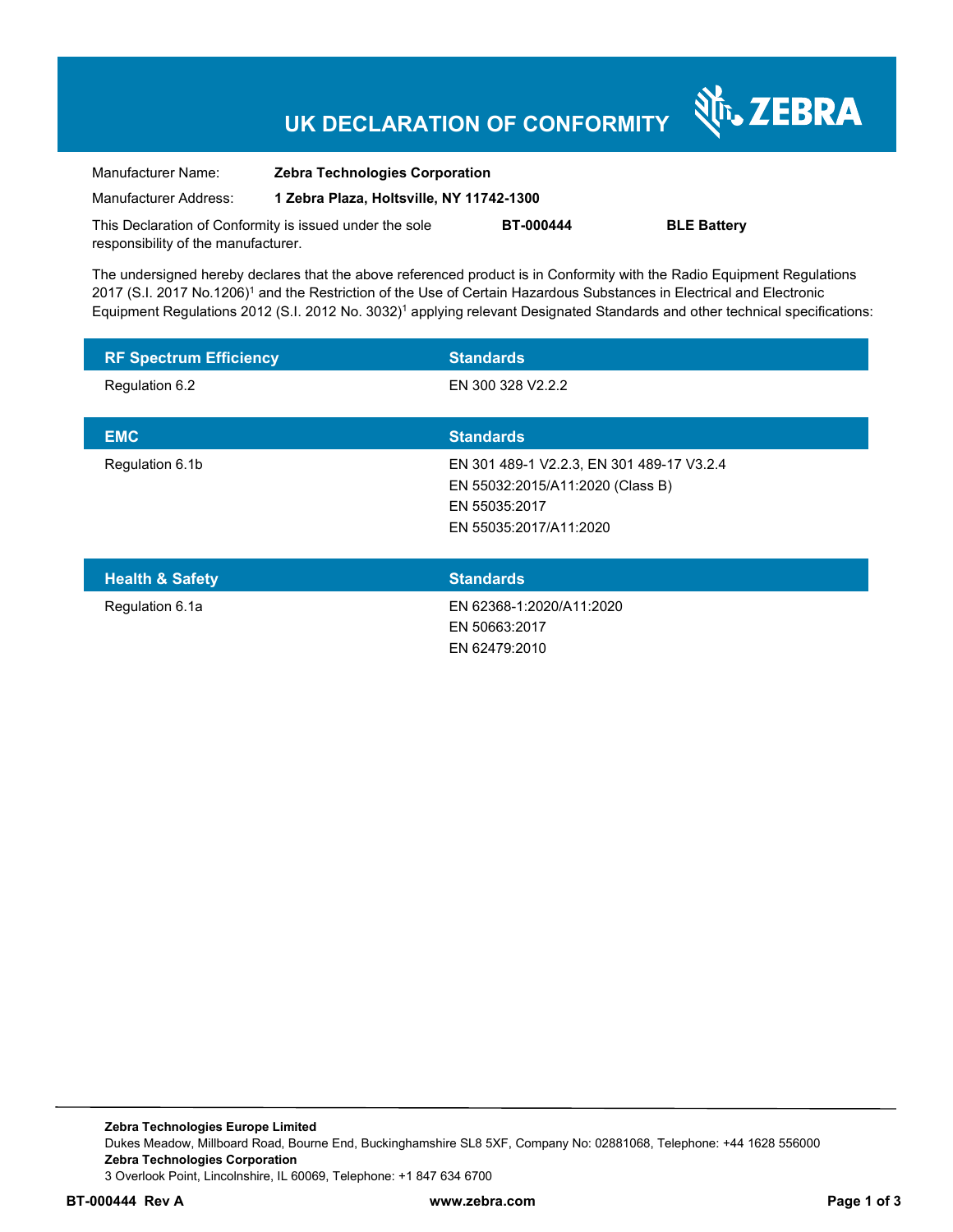## **UK DECLARATION OF CONFORMITY**



With regard to the Radio Equipment Regulations 2017 (S.I. 2017 No.1206)<sup>1</sup>, the conformity assessment procedure referred to in regulation 41(4)(a) and detailed in Schedule 2 has been followed.

 $^{\rm 1}$  As amended by applicable EU withdrawal legislation implemented at the time of issuing this declaration

#### **Signed on behalf of Zebra Technologies Corporation**

*(Signature of authorized person)* Marco Belli Rev: A Alexander Communication of the Communication of the Communication of the Communication of the Communication of the Communication of the Communication of the Communication of the Communication of the Comm Sr. Manager, Regulatory **Date: 3 August 2021** Controller and Date: 3 August 2021 Place: Bourne End, UK

**Zebra Technologies Europe Limited**  Dukes Meadow, Millboard Road, Bourne End, Buckinghamshire SL8 5XF, Company No: 02881068, Telephone: +44 1628 556000 **Zebra Technologies Corporation**  3 Overlook Point, Lincolnshire, IL 60069, Telephone: +1 847 634 6700